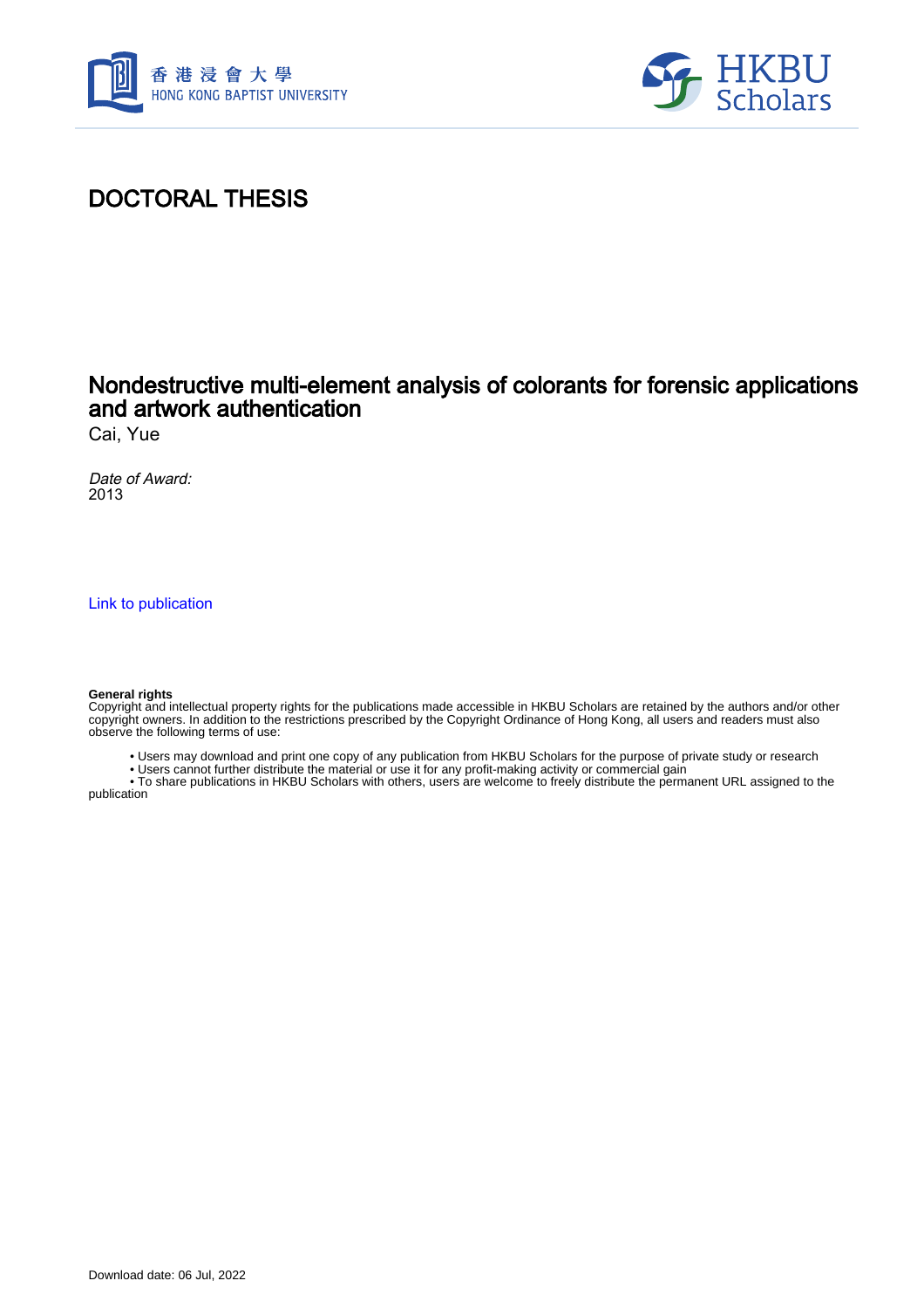# **Nondestructive Multi-element Analysis of Colorants for Forensic Applications and Artwork Authentication**

**Yue CAI** 

# **A thesis submitted in partial fulfillment of the requirements**

**for the Degree of** 

**Doctor of Philosophy** 

**Principal Supervisor: Prof. CHEUNG Nai Ho** 

**Hong Kong Baptist University** 

**May 2013**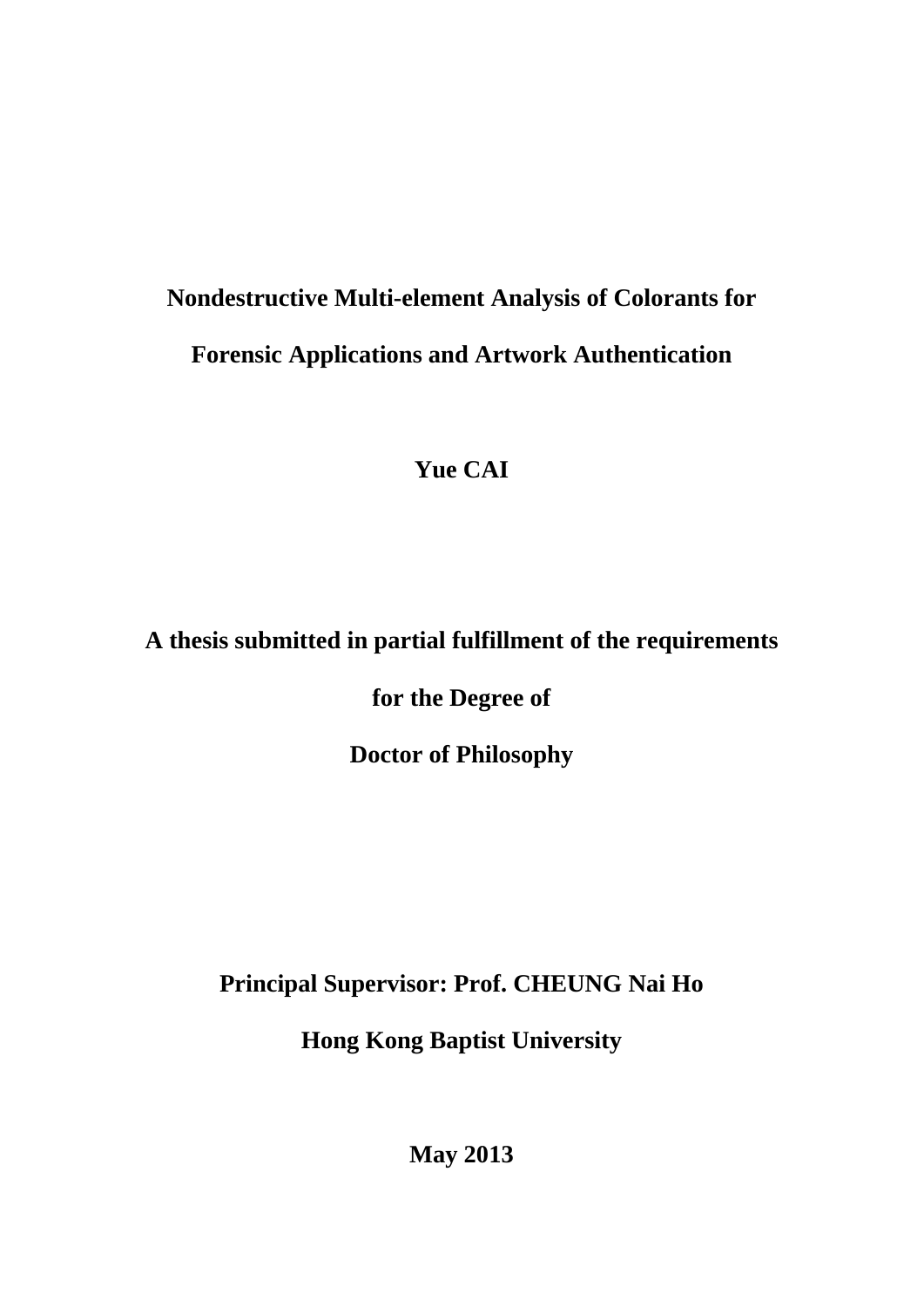### **Abstract**

Chemical analysis of colorants for authentication purpose is in great demand. One application is the authentication of works of art because the value and volume of artwork sales is huge and growing. Another application is the forensic examination of laser-printed documents because of the availability of high quality laser printers on the one hand and the proliferation of laser-printed documents on the other. In both applications, non-destructive elemental analysis is required to complement the organic analysis and the subjective morphological analysis. Portable x-ray fluorescence (XRF) was shown to be an applicable technique but its sensitivity was not adequate to tell some ink brands apart especially when the printed letters were smaller than font size 20. In the case of overprints, the depth resolution of XRF was not adequate to tell the printing sequence either. We showed that the new technique of laser-excited atomic fluorescence (LEAF) of laser ablation plumes (PLEAF) nicely complemented the limited sensitivity and spatial resolution of XRF. For example, in the PLEAF analysis of laser-printed ink, the relative limit of detection (LOD) was down to tens of ng/g and the mass LOD was down to atto-mole. Etch rate was down to hundreds of nm per shot over a spot of about 100 μm in diameter. This kind of crater was not observable under the optical microscope. In PLEAF analysis, the photoacoustic signal was measured in real-time in order to monitor the minute amount of mass ablated. Our results showed that the sensitivity of this kind of indirect weighing was down to pg. We applied PLEAF to analyze four brands of laser-printed inks and we used photoacoustic monitoring to gauge sample destruction. We successfully sorted the four inks, determined the printing sequence of overprints, and characterized aged prints, all with non-observable damage to the sample. We also applied the technique to sort two brands of Chinese red seal cinnabar inks that looked identical in color. While "we" was used to indicate group work, investigations done by others were clearly clarified in this thesis.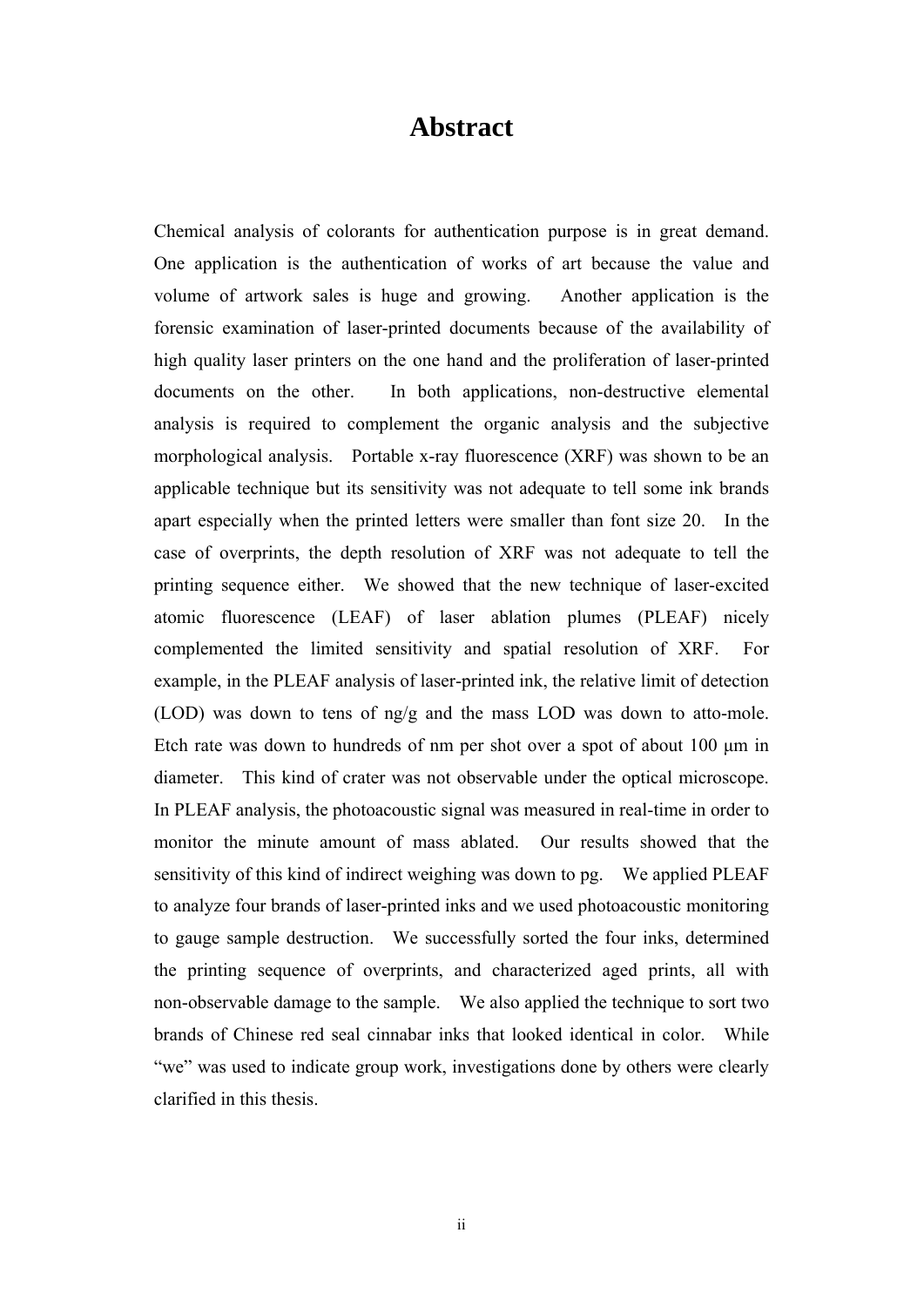# **Table of Contents**

| 1.1       |                                                                  |
|-----------|------------------------------------------------------------------|
| 1.2       |                                                                  |
| 1.3       |                                                                  |
| 1.4       |                                                                  |
|           |                                                                  |
| Chapter 2 |                                                                  |
| 2.1       |                                                                  |
| 2.2       |                                                                  |
|           |                                                                  |
| 2.4       | Current Techniques Suitable for Elemental Analysis of Toners and |
|           |                                                                  |
| 2.5       |                                                                  |
| 2.6       |                                                                  |
| 2.7       |                                                                  |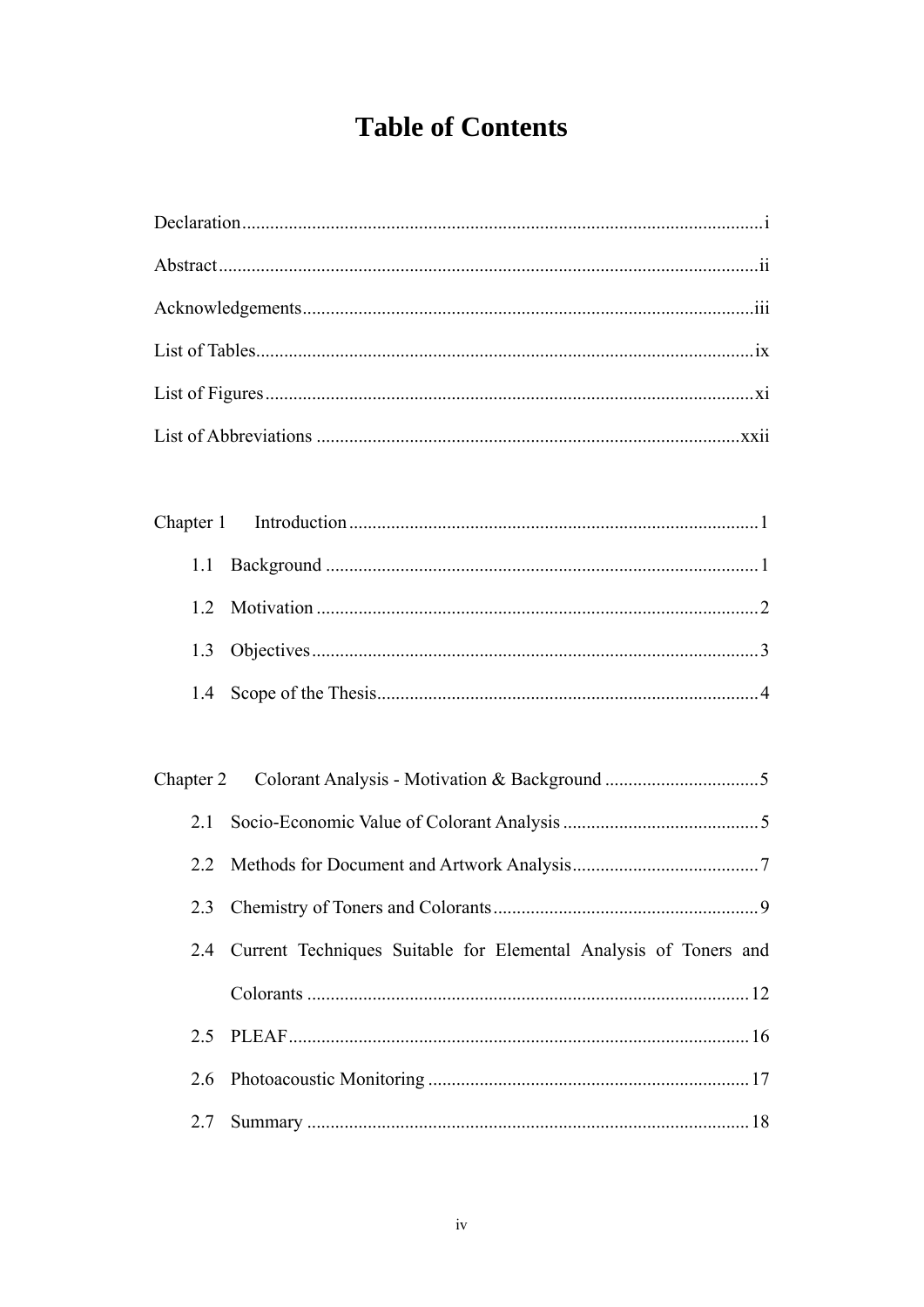|     |       | Chapter 3 The Physical Principles of Non-destructive Colorant Analysis 19 |  |
|-----|-------|---------------------------------------------------------------------------|--|
|     |       |                                                                           |  |
|     | 3.1.1 | Minimizing the Mass Removal in Pulsed Laser Ablation  21                  |  |
|     | 3.1.2 |                                                                           |  |
|     | 3.1.3 |                                                                           |  |
|     | 3.1.4 |                                                                           |  |
|     |       |                                                                           |  |
|     | 3.2.1 |                                                                           |  |
|     | 3.2.2 |                                                                           |  |
| 3.3 |       |                                                                           |  |
| 3.4 |       |                                                                           |  |
|     |       |                                                                           |  |

|     |       | Chapter 4 Experimental Aspects of Photoacoustic Monitoring in Pulsed Laser |  |
|-----|-------|----------------------------------------------------------------------------|--|
|     |       |                                                                            |  |
| 4.1 |       | Sample Preparation for Photoacoustic Monitoring36                          |  |
| 4.2 |       | Experimental Setup for Photoacoustic Monitoring37                          |  |
|     | 4.2.1 |                                                                            |  |
|     | 4.2.2 |                                                                            |  |
|     | 4.2.3 |                                                                            |  |
| 4.3 |       |                                                                            |  |
|     | 4.3.1 |                                                                            |  |
|     | 4.3.2 |                                                                            |  |
|     | 4.3.3 |                                                                            |  |
| 4.4 |       |                                                                            |  |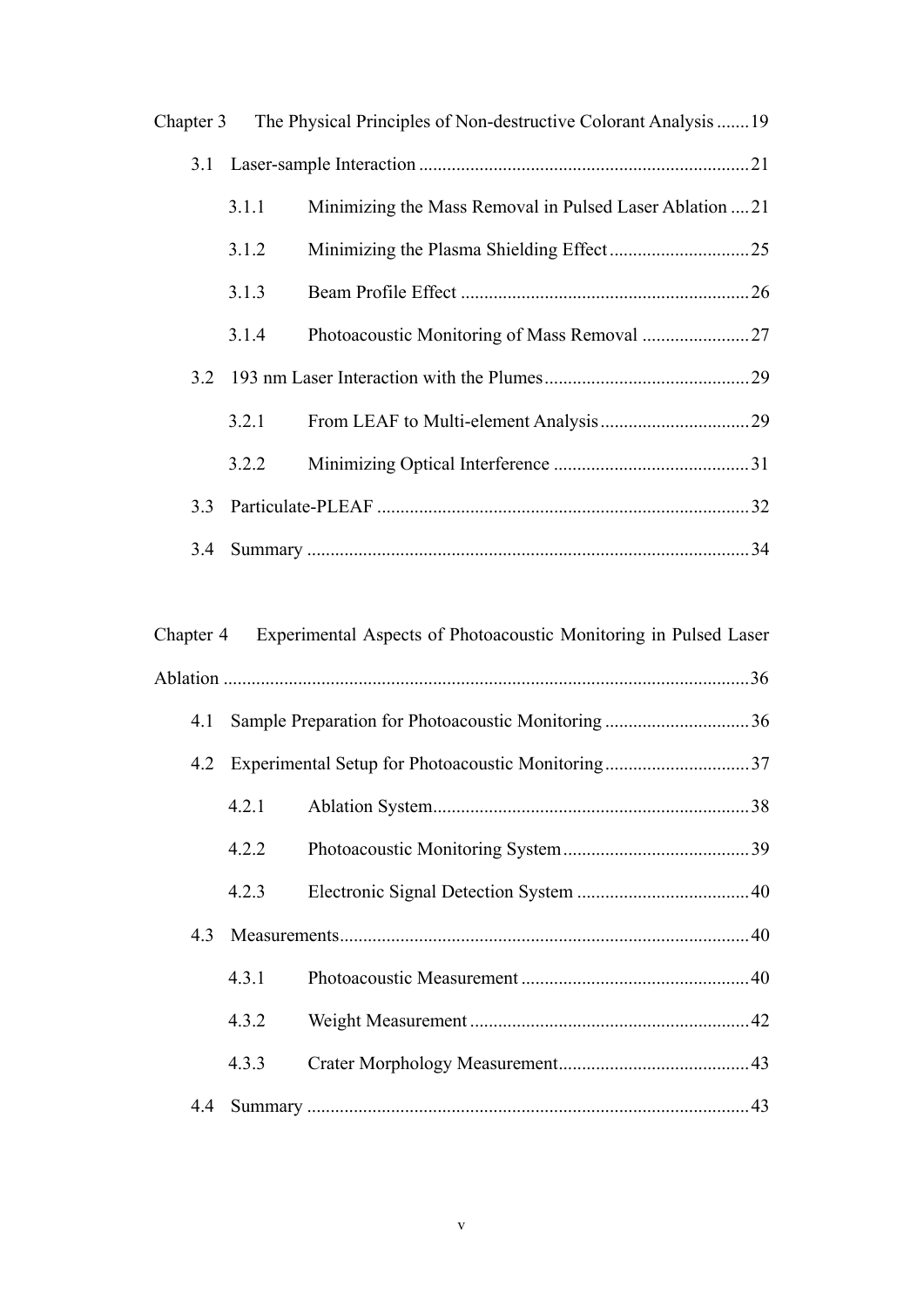| Chapter 5 |       | Experimental Aspects of Elemental Analysis of Colorants 44 |  |
|-----------|-------|------------------------------------------------------------|--|
| 5.1       |       |                                                            |  |
|           | 5.1.1 |                                                            |  |
|           | 5.1.2 |                                                            |  |
|           | 5.1.3 | Laser Printed Ink Preparation for ICP-MS, XRF, and PLEAF   |  |
|           |       |                                                            |  |
|           | 5.1.4 |                                                            |  |
| 5.2       |       |                                                            |  |
|           | 5.2.1 |                                                            |  |
|           | 5.2.2 |                                                            |  |
| 5.3       |       |                                                            |  |
| 5.4       |       |                                                            |  |
|           | 5.4.1 |                                                            |  |
|           | 5.4.2 |                                                            |  |
|           | 5.4.3 |                                                            |  |
|           | 5.4.4 |                                                            |  |
|           | 5.4.5 |                                                            |  |
| 5.5       |       |                                                            |  |
|           | 5.5.1 |                                                            |  |
|           | 5.5.2 |                                                            |  |
|           | 5.5.3 |                                                            |  |
| 5.6       |       |                                                            |  |
|           | 5.6.1 |                                                            |  |
|           | 5.6.2 | Inter-pulse Delay between the 355 nm and the 193 nm Laser  |  |
|           |       |                                                            |  |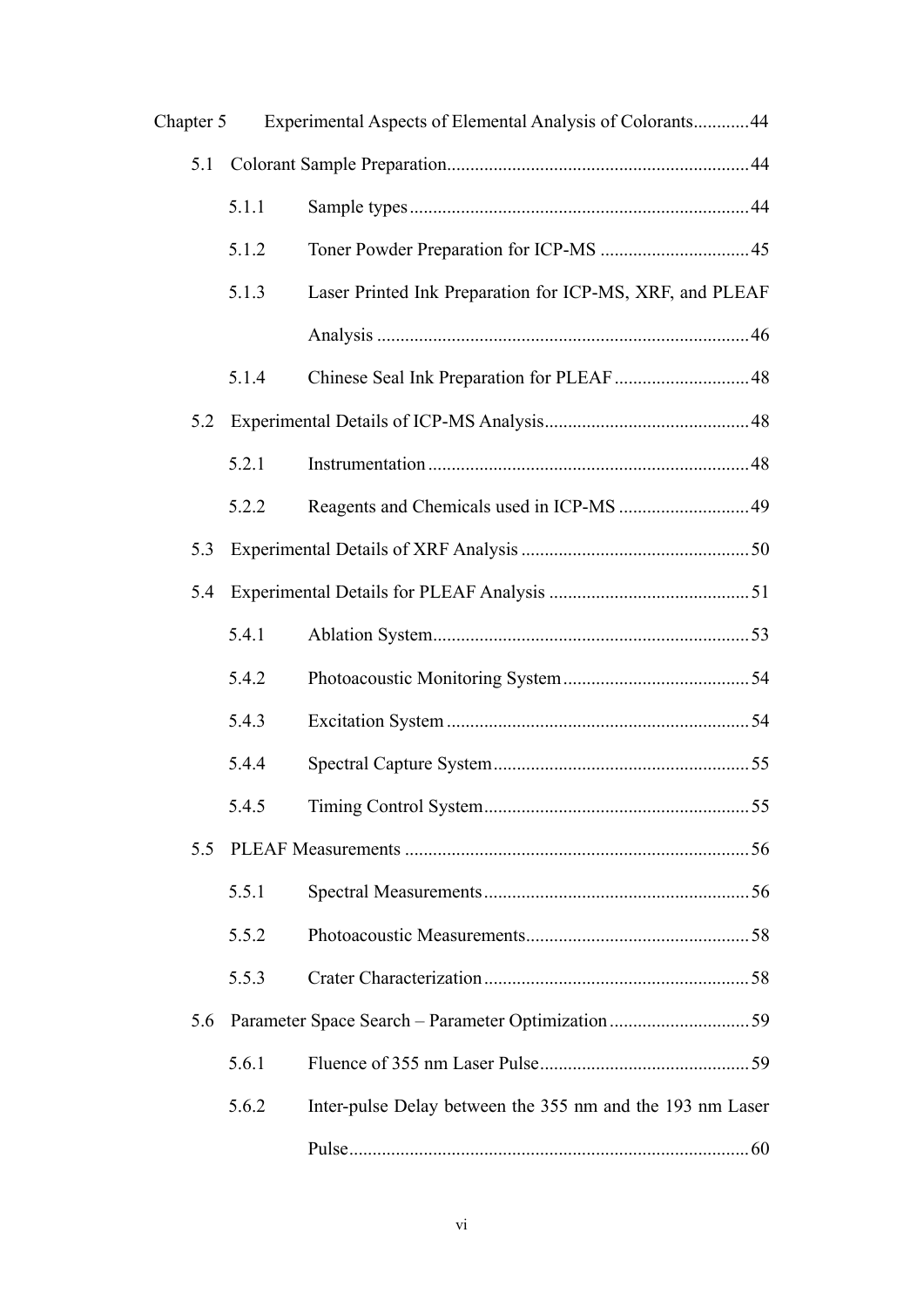| 563 |  |  |
|-----|--|--|
|     |  |  |
|     |  |  |

| 61  |       |  |
|-----|-------|--|
|     |       |  |
|     | 6.2.1 |  |
|     | 6.2.2 |  |
|     | 6.2.3 |  |
|     | 6.2.4 |  |
| 6.3 |       |  |

| Chapter 7 |       |                                                           |  |
|-----------|-------|-----------------------------------------------------------|--|
| 7.1       |       |                                                           |  |
|           |       |                                                           |  |
|           | 7.2.1 |                                                           |  |
|           | 7.2.2 |                                                           |  |
| 7.3       |       |                                                           |  |
|           | 7.3.1 |                                                           |  |
|           | 7.3.2 |                                                           |  |
|           | 7.3.3 |                                                           |  |
|           | 7.3.4 |                                                           |  |
|           |       |                                                           |  |
|           | 7.4.1 | PLEAF Analysis of Printed Ink: Analytical Performance  91 |  |